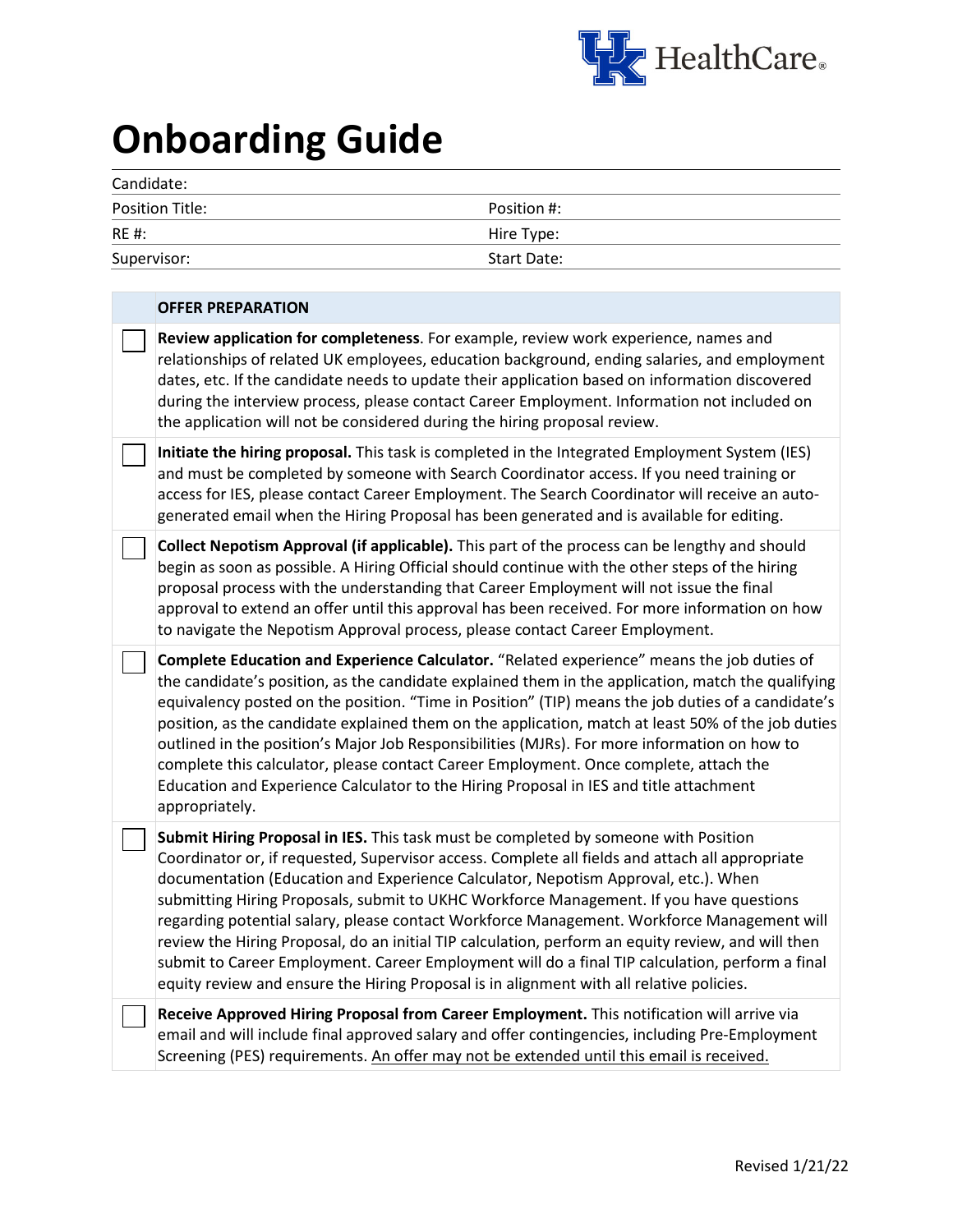

**Prepare documentation prior to extending verbal offer.** Create Contingent Offer Letter and locate Exceptional Benefits Summary Sheet. If needing assistance, contact Career Employment. Both of these items may be shared with the candidate during the verbal offer.

**Make verbal offer.** If accepted, send digital copy of Contingent Offer Letter to the candidate. If the candidate counter-offers or declines based on salary, consult with Workforce Management. If the candidate declines the offer due to other reasons, consult with Career Employment. If the candidate needs time to consider the offer, schedule a follow-up discussion. If the candidate accepts the offer, discuss next steps, including PES and Employee Health appointment.

## **ONBOARDING PREPARATION – INITIAL STEPS**

**Initiate PES in IES (if applicable).** The approved Hiring Proposal email notification from Career Employment will indicate if this task is necessary. This task must be completed by someone with Search Coordinator access. Advise the candidate that when they are contacted by the PES office, they should respond as soon as possible. All other initial onboarding preparation steps may be completed prior to receipt of PES Viable Candidate email, which is sent to the Search Coordinator. The candidate cannot begin work until receipt of PES Viable Candidate email.

**Coordinate remaining steps for onboarding preparation**. Collect the signed Contingent Offer Letter, schedule the campus visit (preferably on the day of PES), provide the candidate directions (including parking information), remind the candidate of needed documentation (I-9, immunization records), and provide the link to schedule an I-9 appointment (https://www.uky.edu/hr/new-employees/i-9-formdocumentation-requirements). All of these steps may occur simultaneously.

**Prepare for registration for University NEO and UK HealthCare NEO**. Discuss orientation dates with candidate and gather information to register. \*Registration for University NEO is done at https://www.uky.edu/hr/hr-home/enterprise-learning.

## **CAMPUS VISIT**

**Meet with candidate.** During this step, ensure the candidate completes the IT Security Access form, I-9 packet, and Health Services Employee Compliance form. Provide the candidate instructions regarding completion of direct deposit and tax forms on myUK, department-specific New Employee Packet, and a tour of the work area. Discuss dress code policy, parking information specific to their work location, and plans for onboarding following NEO. Stamp parking ticket or provide Hospital Admin approved parking pass. All action items during the campus visit may be completed prior to receipt of PES Viable Candidate email.

## **ONBOARDING PREPARATION – FINAL STEPS**

**Register for UK HealthCare NEO.** Confirm that the registration form has been completed for UK HealthCare NEO (https://www.uky.edu/hr/hr-home/enterprise-learning). The deadline to register for UK HealthCare NEO is noon on the Thursday prior to orientation.

**Communicate with new employee.** Confirm start date, orientation information including parking, and onboarding plans.